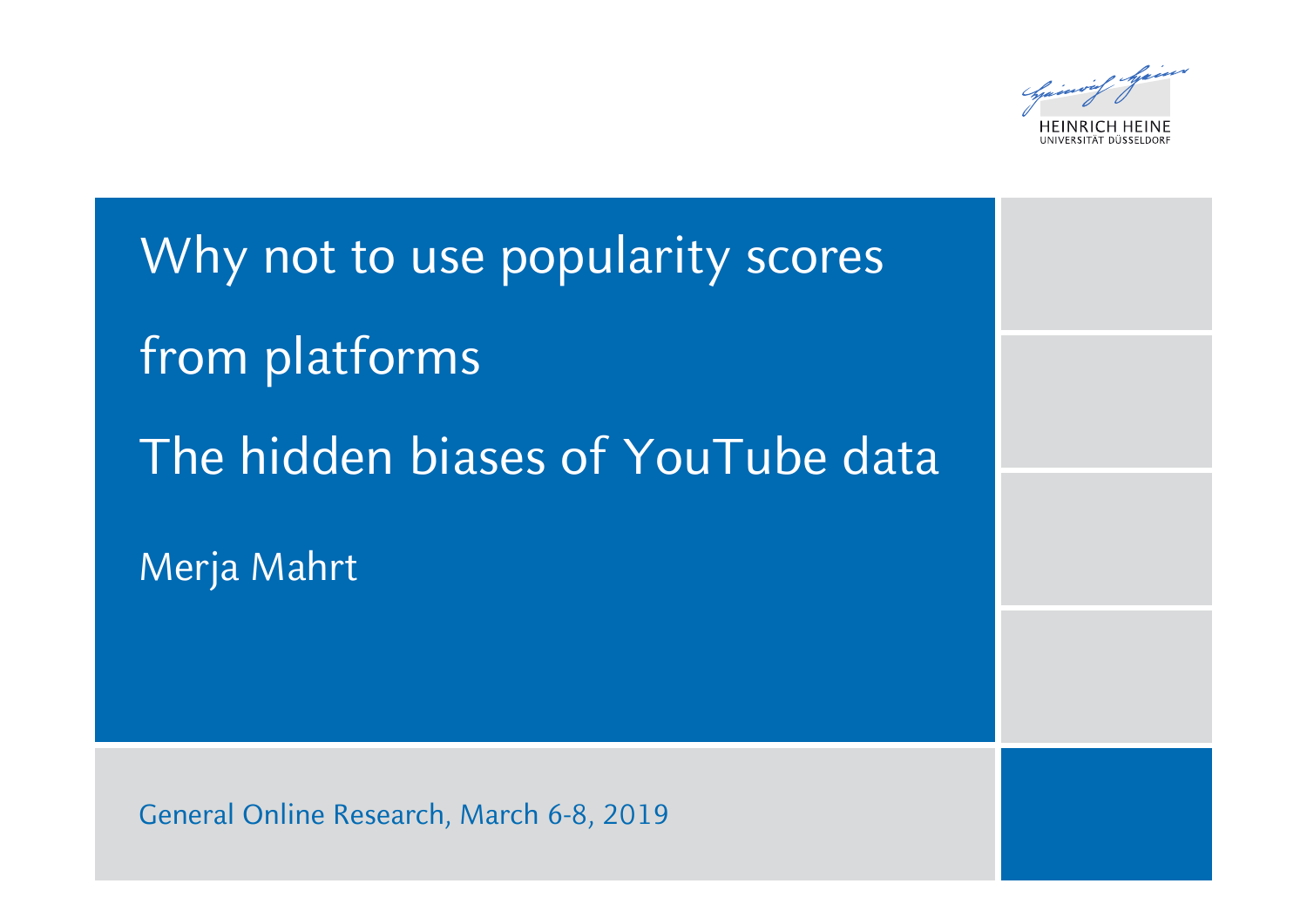### Biases in platform data



#### Issues in CSS / big data literature

- Meaning of "likes," "retweets," etc. unclear (boyd & Crawford, 2012; Lomborg & Bechmann, 2014; Ruths & Pfeffer, 2014)
- "Hidden biases" due to social inequalities of usage (Crawford, 2013)
- Intransparent algorithms in platforms
	- E.g., Twitter's "trending" algorithm (Gillespie, 2012)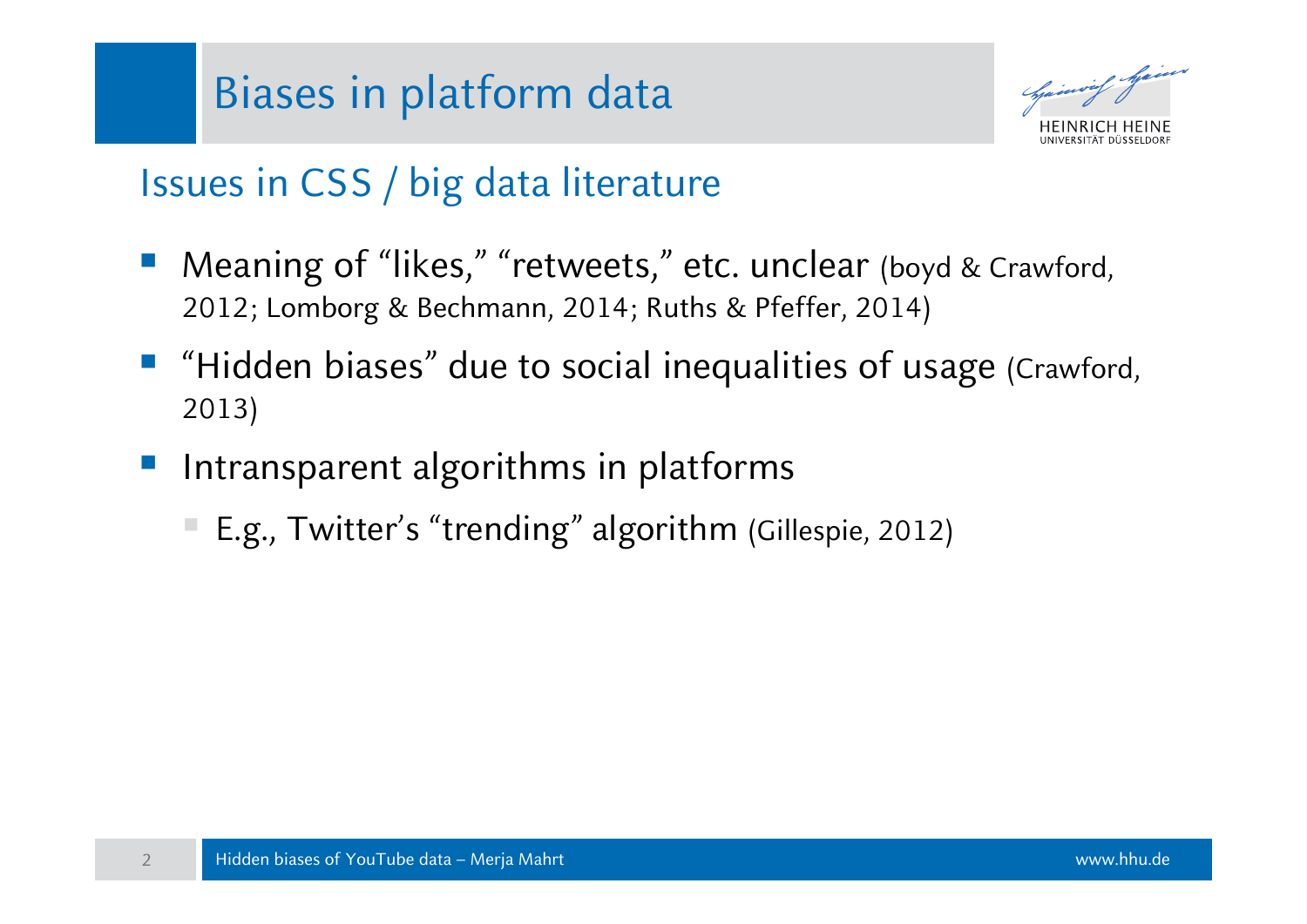### Biases in platform data

#### Background: Research on digital fragmentation

- Fears about "echo chambers" (Sunstein, 2007) and "filter bubbles" (Pariser, 2011)
- $\sim$ Main factors

- More content available online
- More selective user behavior
- Selection through platform design
- **How to determine the reach of online content?**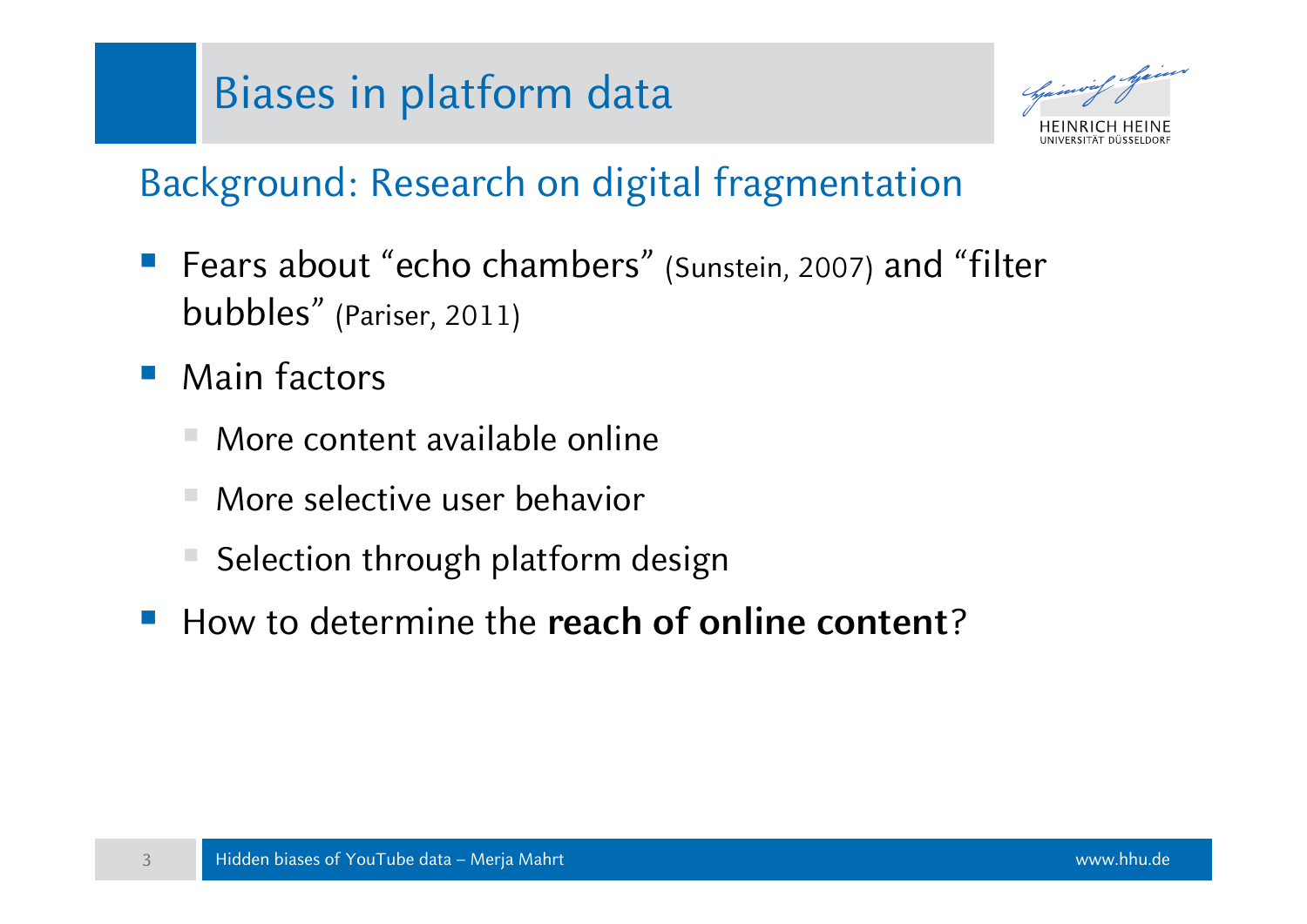# Digital fragmentation

Spainwell Spain **HEINRICH HEINE** UNIVERSITÄT DÜSSELDORI

#### A multi-method approach

- $\mathbb{R}^3$  Platform data
	- $\mathcal{L}_{\mathcal{A}}$ Content structures
	- Popularity scores
- $\mathcal{L}_{\mathcal{A}}$ Usage data
- $\mathcal{L}_{\mathcal{A}}$ Survey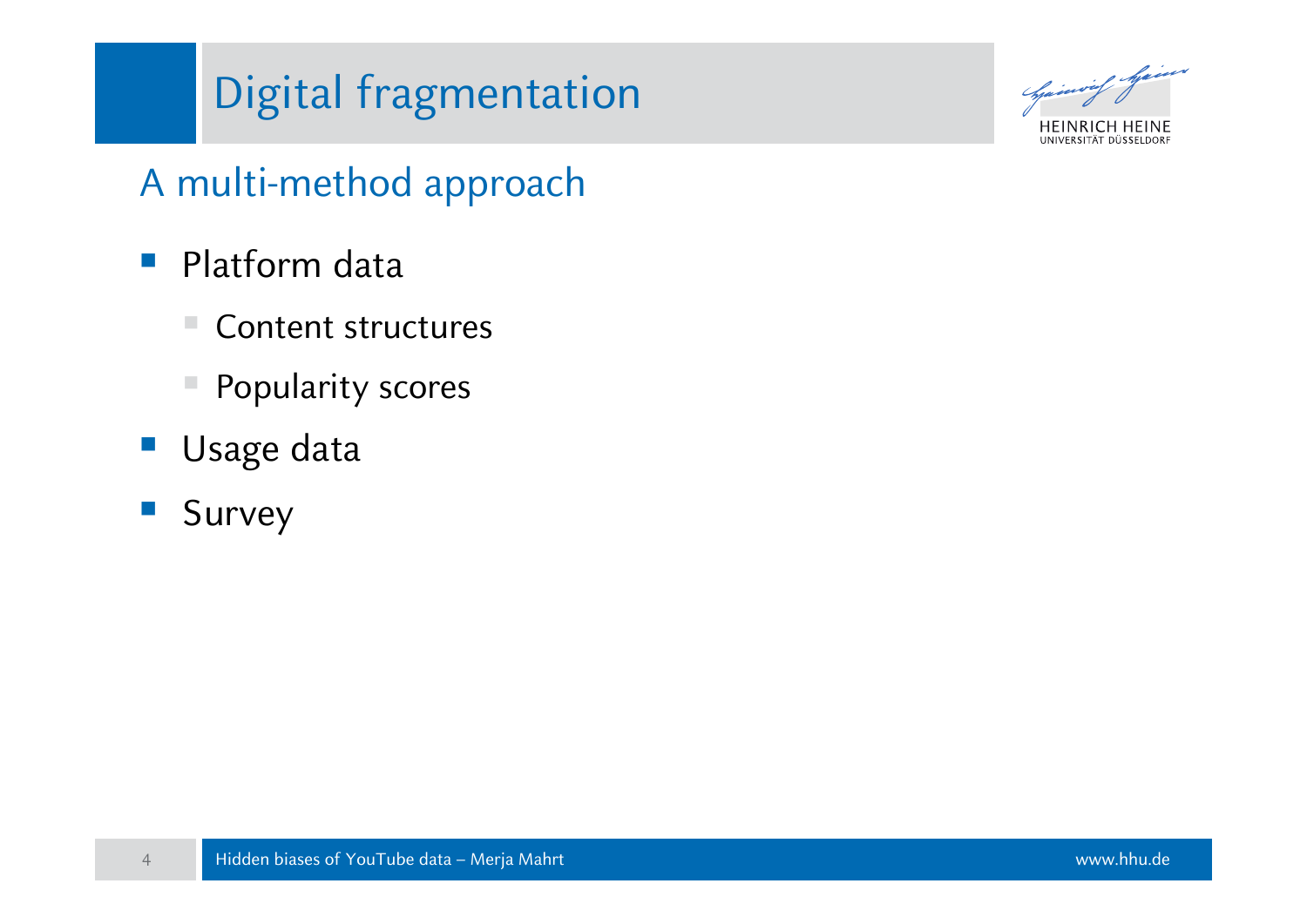Opinion Spine HEINRICH HEINE UNIVERSITÄT DÜSSELDORF

#### Platform information: Popularity scores

- Content analysis
	- YouTube daily top 10
	- "Trends" in Germany
		- $\mathcal{L}_{\mathcal{A}}$ Trends Dashboard (now defunct)
	- March through August, 2014
- **1,164 unique videos**

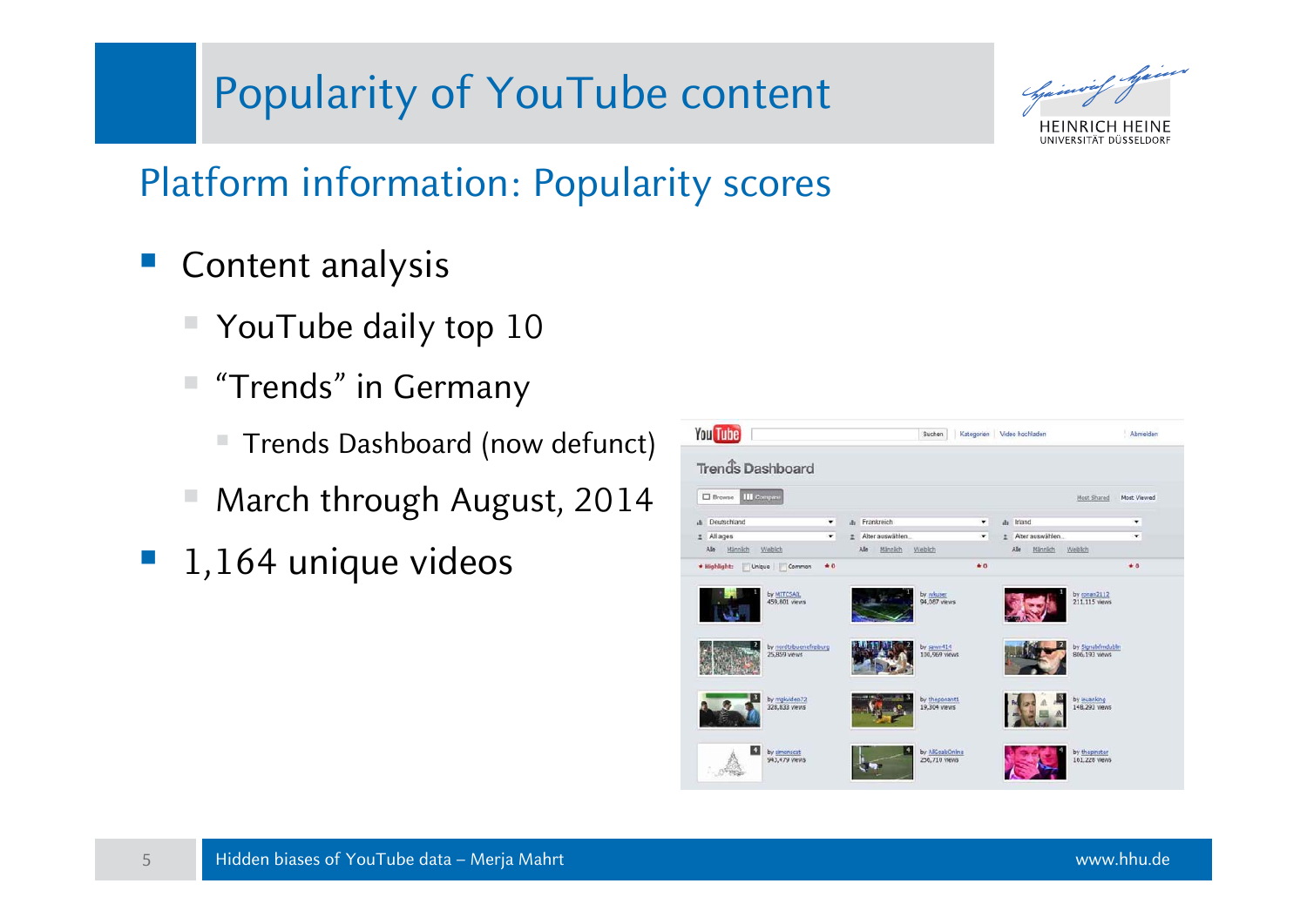### Top 10 YouTube videos

NIVERSITÄT DÜSSELDOR

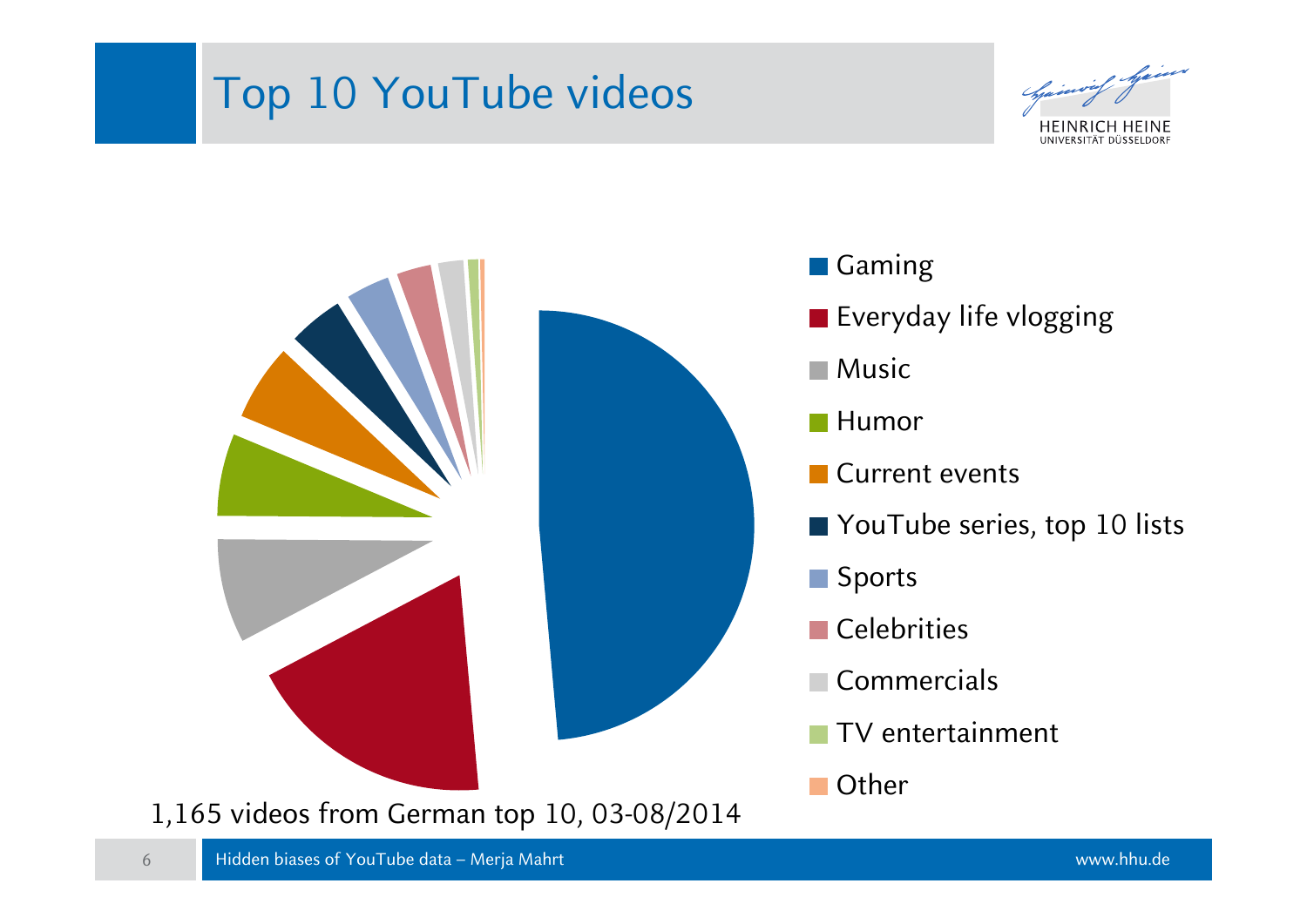# Digital fragmentation

#### Popularity of YouTube content

- Survey
	- Online access panel (Respondi)
	- First week of September, 2014
	- 1,665 respondents, aged 18-69
	- Representative for German online users
- $\mathbb{R}^n$ YouTube use

- Reach of online video platforms
- Recognition of popular YouTube videos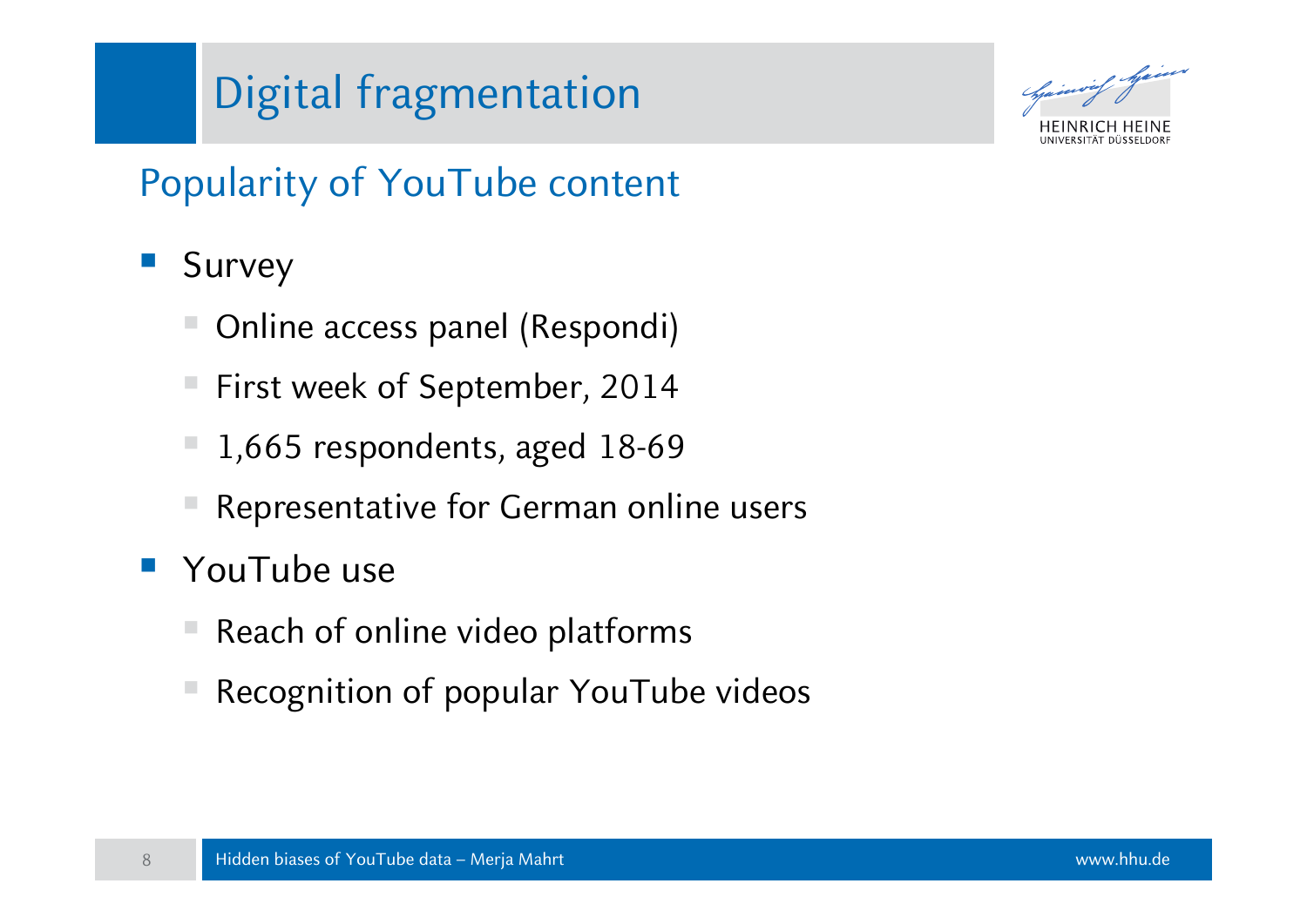Chpiswing 1

#### Survey

- Video platforms highly popular
	- 50% of online users access video platforms at least once per week
	- [ARD/ZDF Online Study 2014: 45%; Koch & Liebholz, 2014]
- (Almost) daily users of video platforms
	- +24% aged 18-29
	- $\mathcal{L}_{\mathcal{A}}$  $+11\%$  male
	- +13% highschool graduates [Abitur]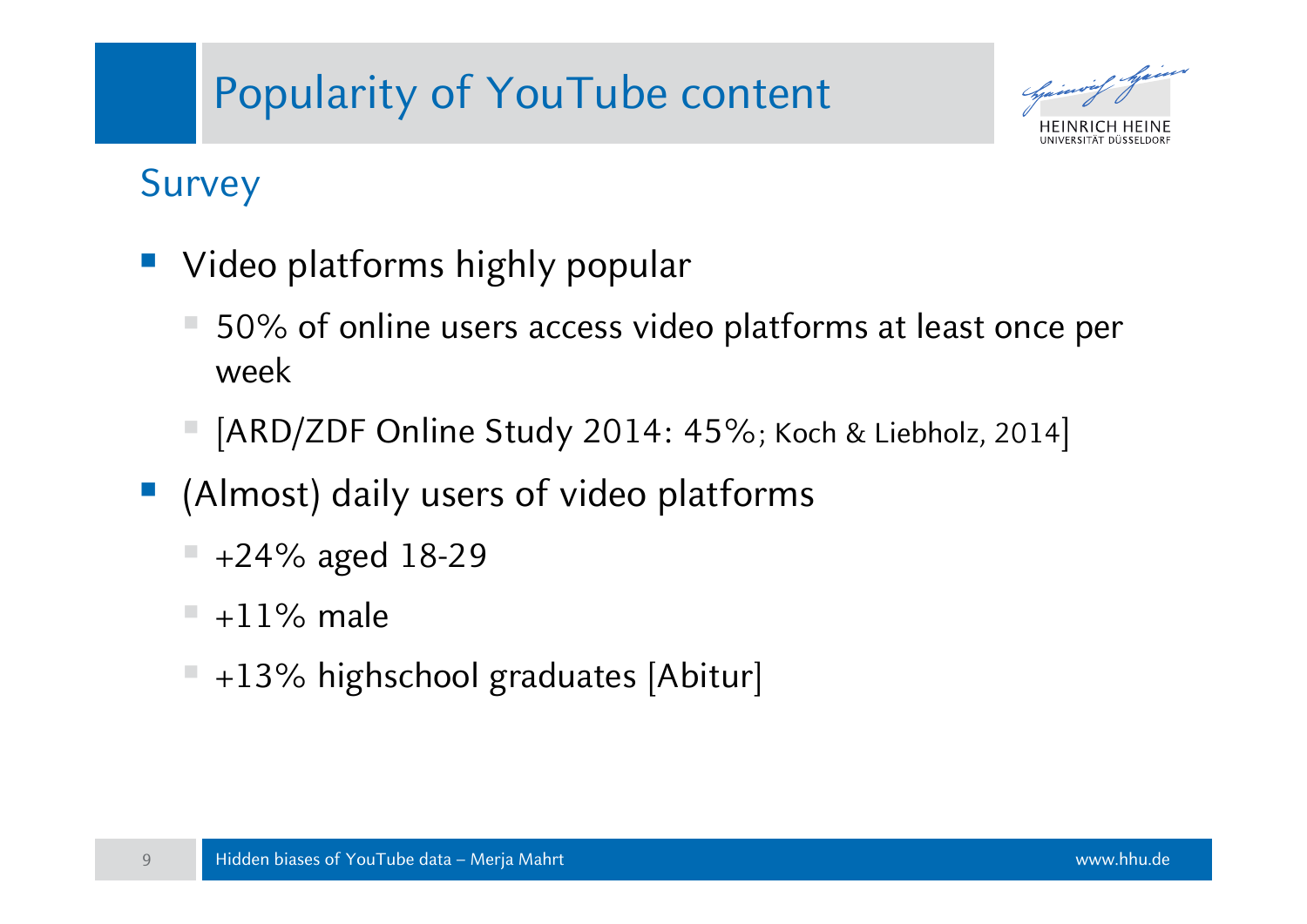#### Survey

Popularity of YouTube videos





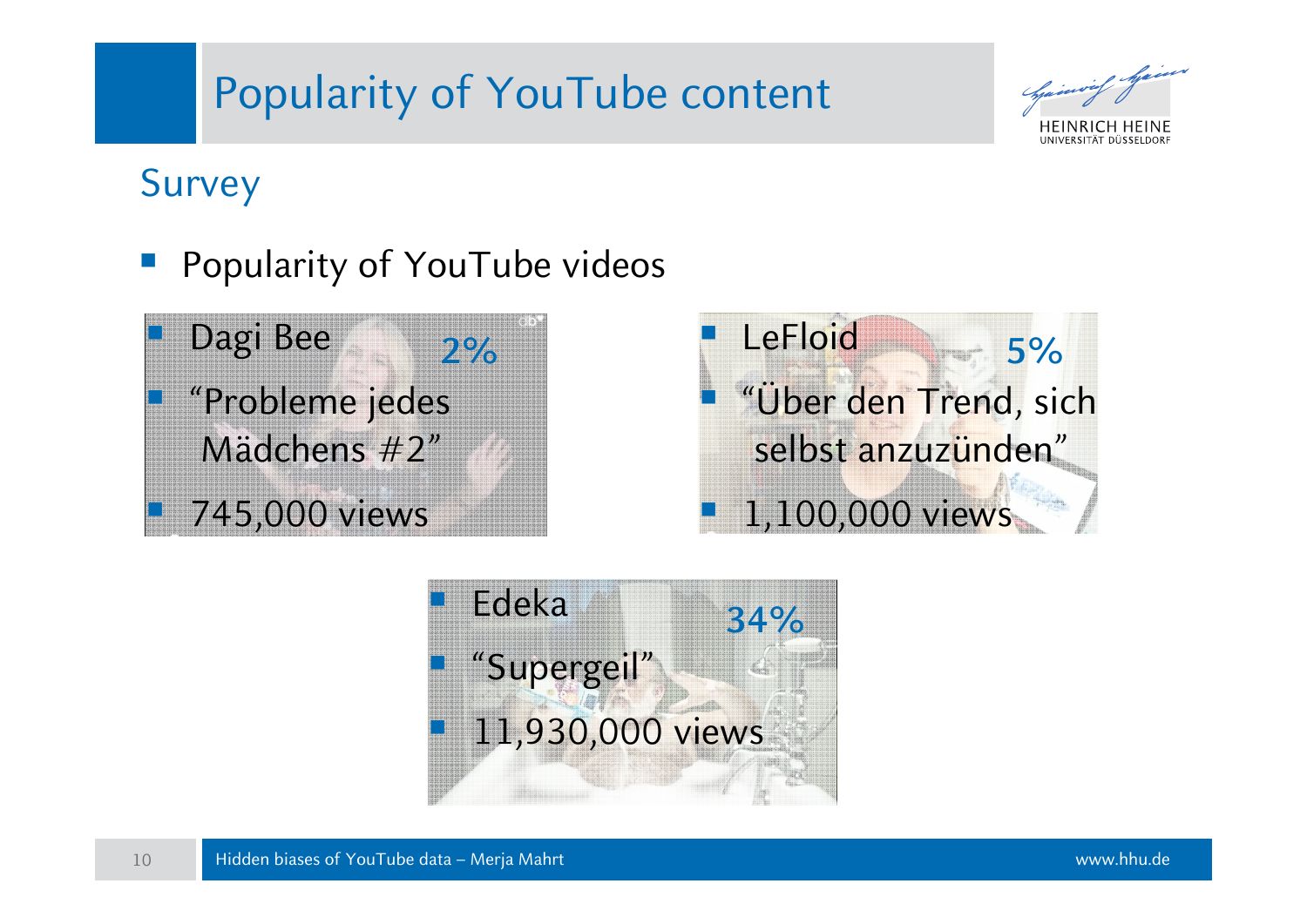Spainwish Jaim

#### YouTube usage behavior

- Clickstream data
	- Nielsen panel of 54,790 German users
	- YouTube usage in June, 2014
		- $\blacksquare$  8,147 users
		- $\mathcal{L}_{\mathcal{A}}$ 433,235 video views
		- $\mathcal{L}_{\mathcal{A}}$  244,925 unique videos
			- 87% viewed by one user each
		- $\mathcal{L}_{\mathcal{A}}$  109,093 channels
			- $\Box$ 80% viewed by one user each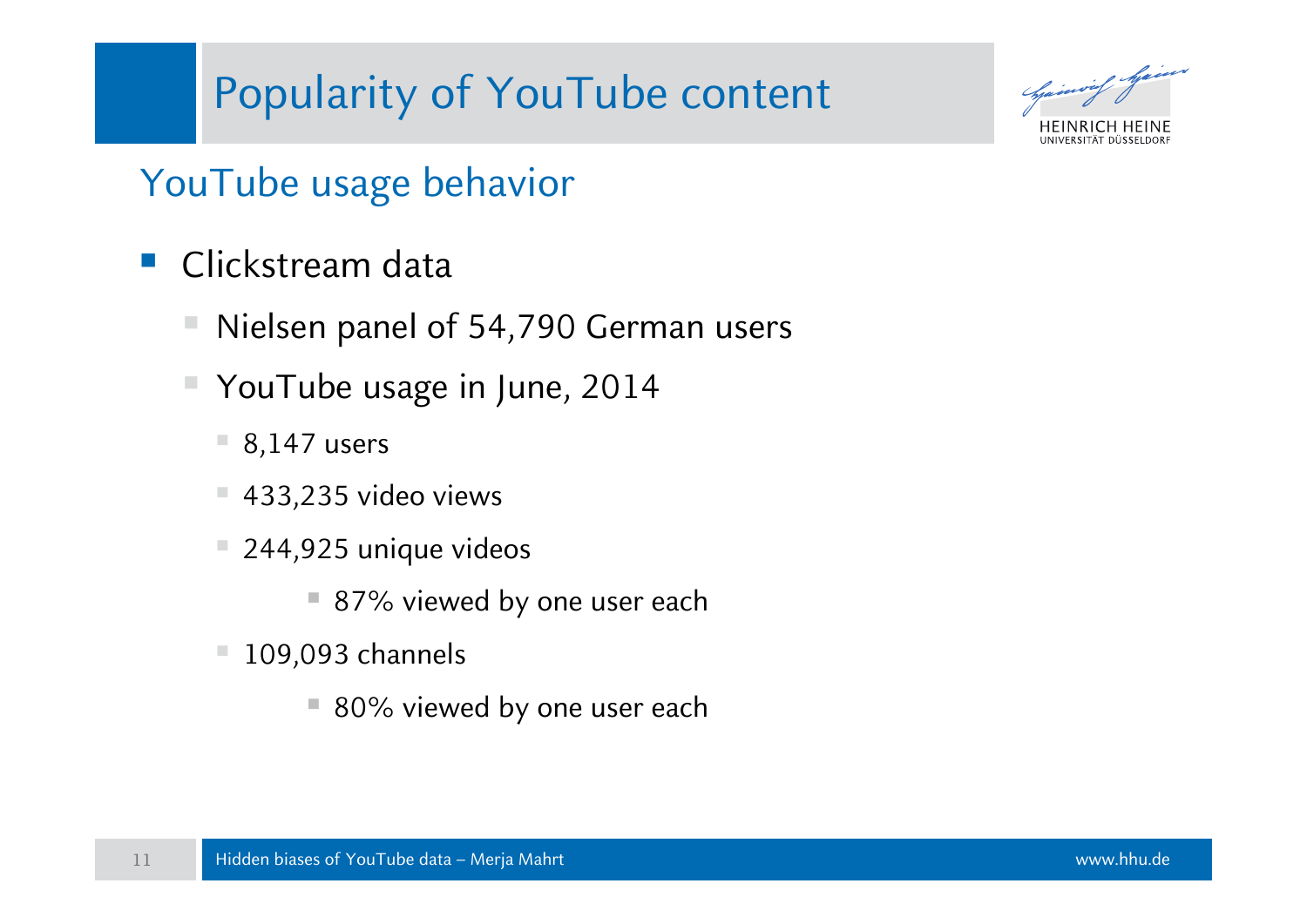

#### Clickstream data

Popularity of YouTube channels, June, 2014





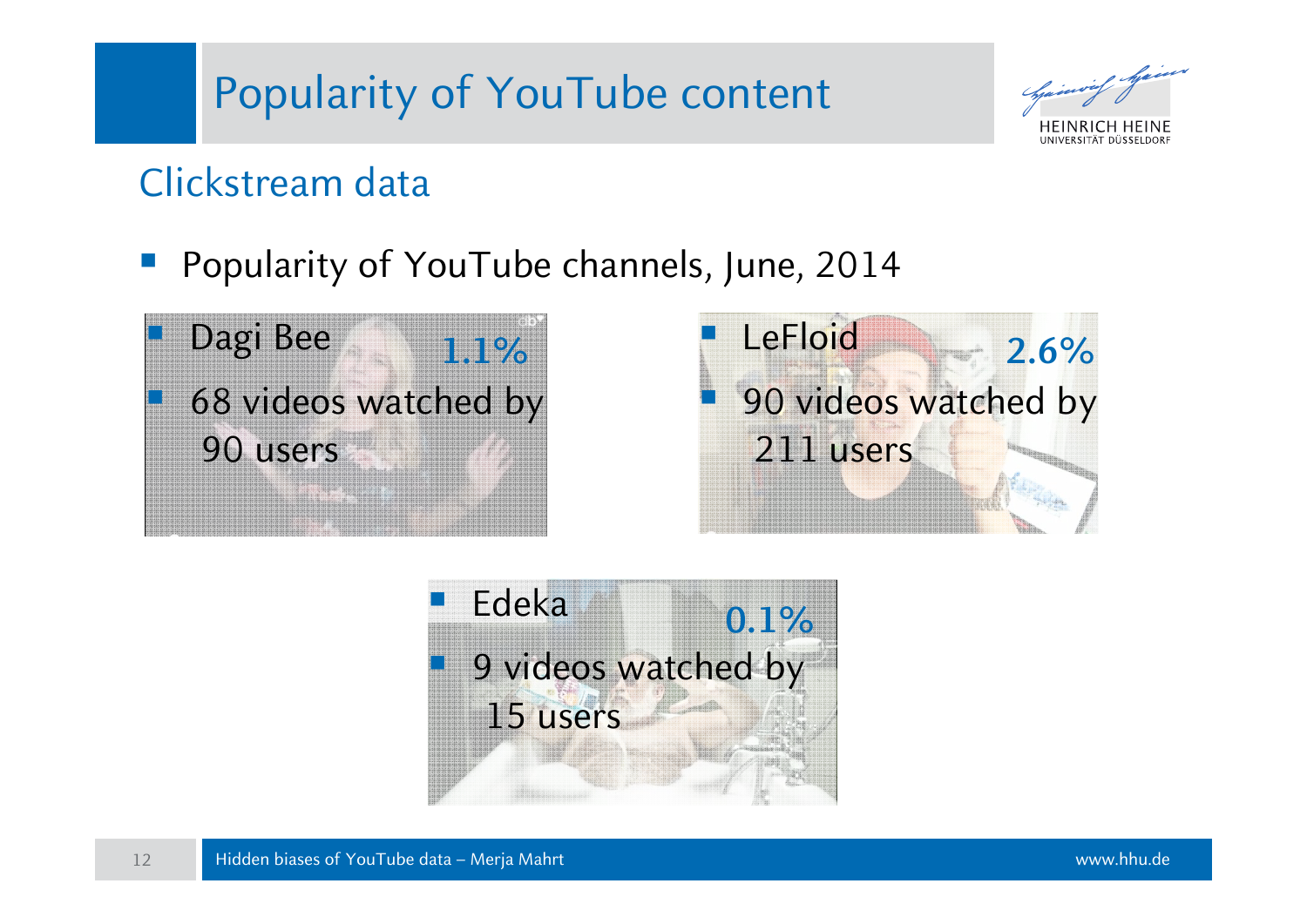Comparing platform and clickstream data

26 videos from top 10 with 1 million+ views (June, 2014)

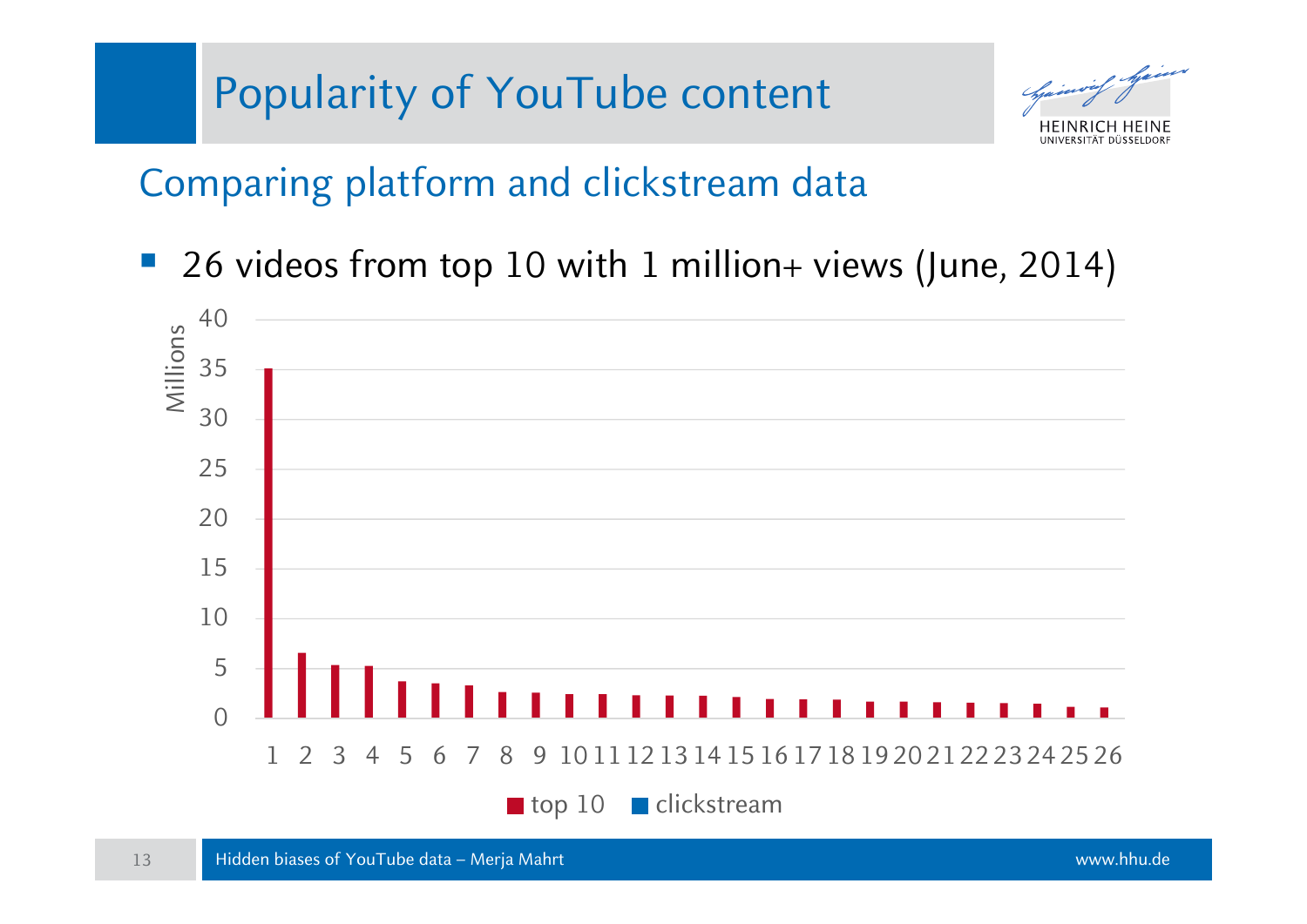

Comparing platform and clickstream data

26 videos from top 10 with 1 million+ views (June, 2014)

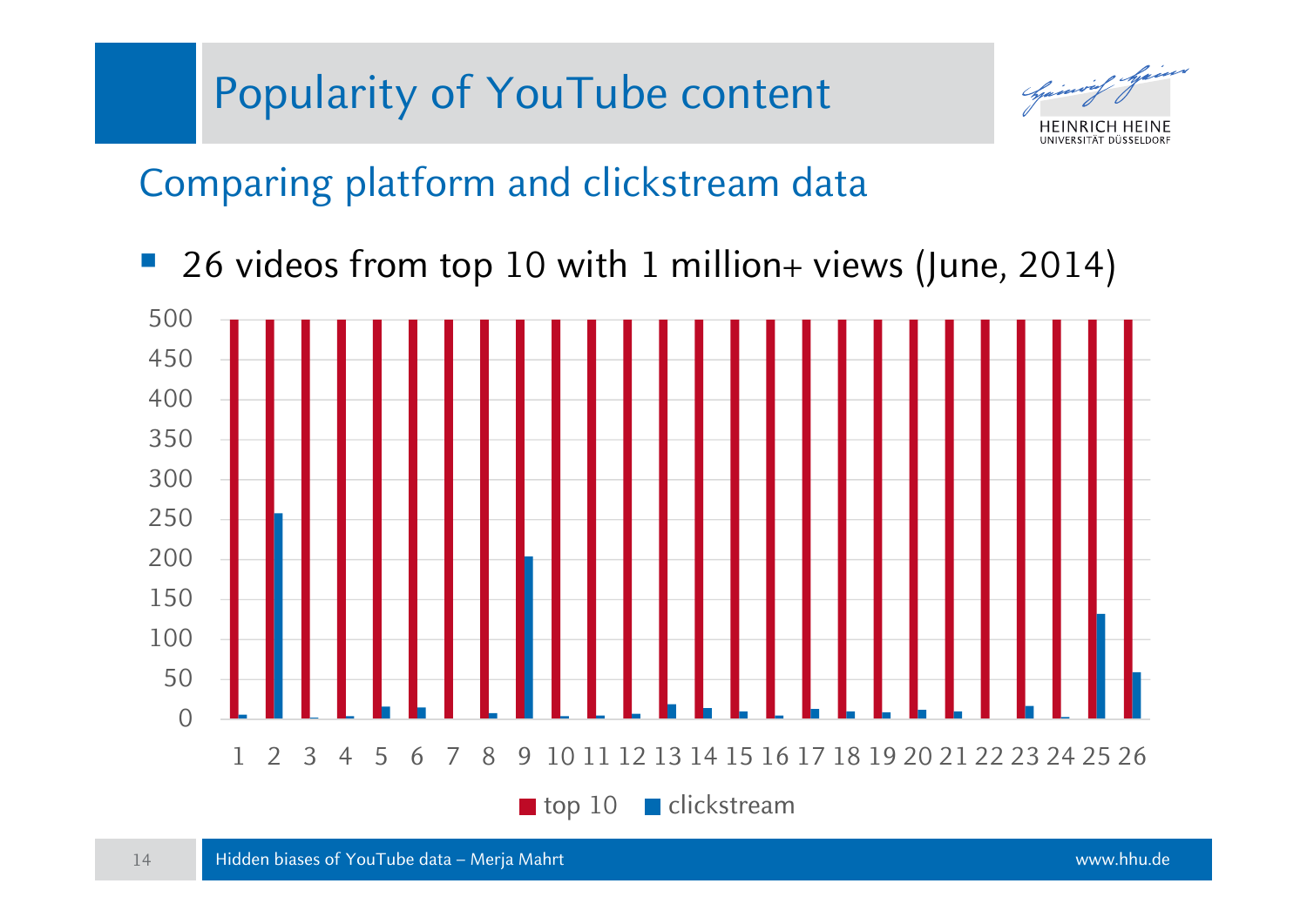

#### Why not to use popularity scores

- Popularity scores and clickstream data capture different aspects of YouTube "use"—with different biases
- Over- and underrepresentation (age)
	- Validity of age in clickstream data doubtful
	- Small (sub)samples and idiosyncratic YouTube preferences
	- Limitations of assessing use on content level with survey
- (How) does YouTube favor advertisers and/or influencers?
- Which dataset captures reach of YouTube content best?
	- …to ultimately assess digital fragmentation?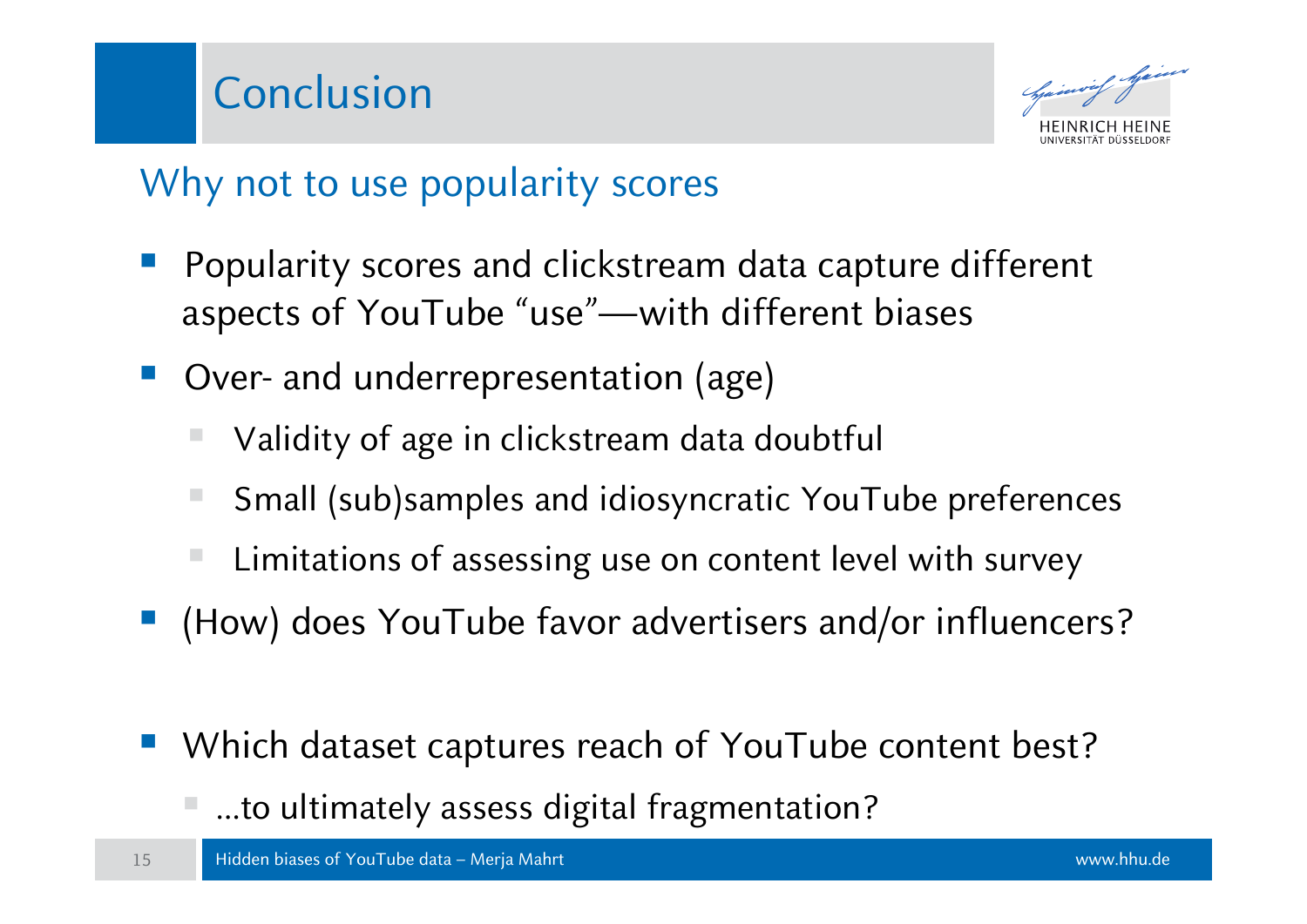

# Thank you Merja Mahrt mahrt@hhu.de

Out now: *Beyond filter bubbles and echo chambers. The integrative potential of the Internet.* Berlin: Digital Communication Research. www.digitalcommunicationresearch.de/v5/